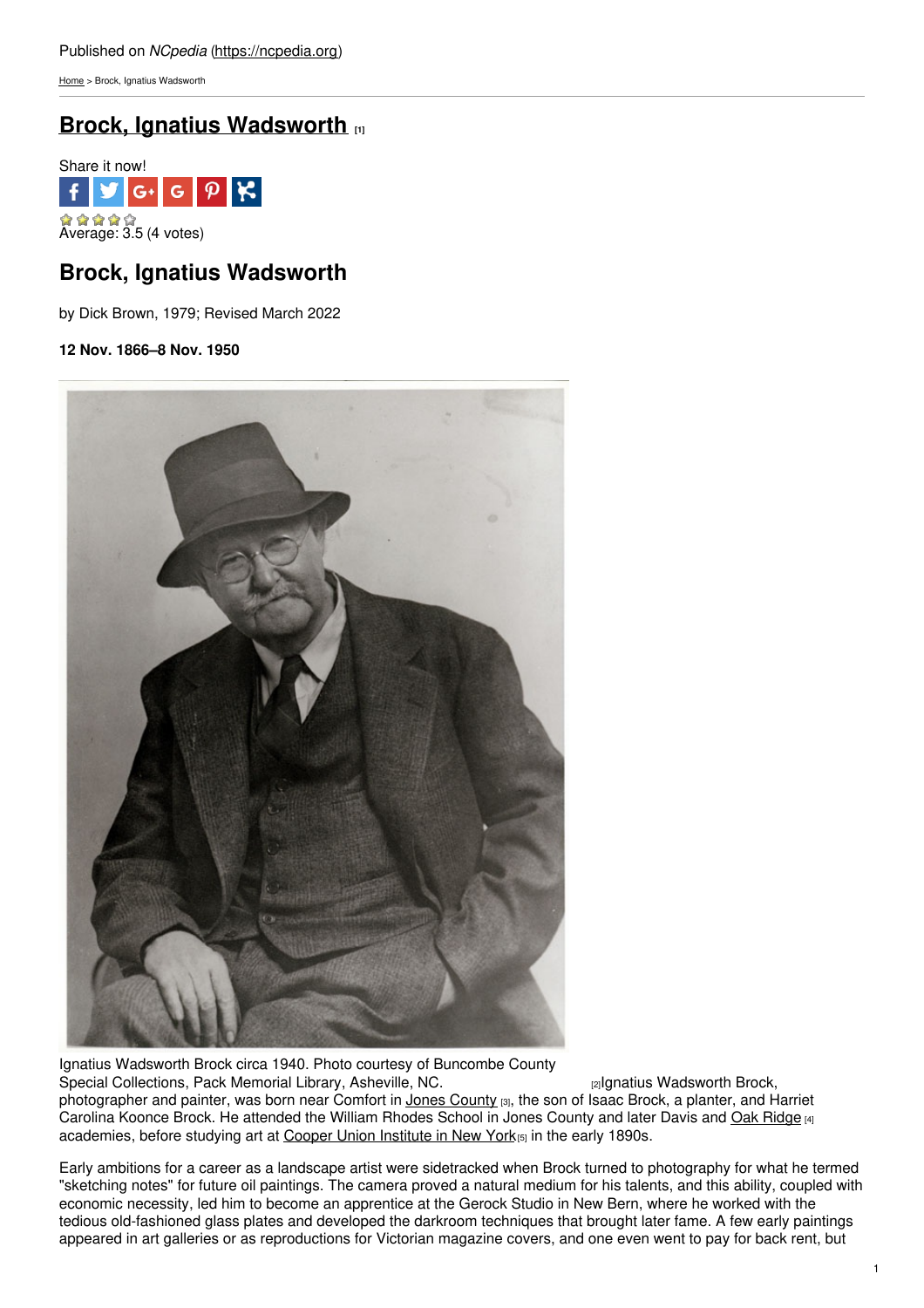the camera soon replaced the brush as his means of livelihood.

A free spirit with more than a touch of the bohemian, Brock grudgingly settled into the routine of the photographic studio after his marriage in 1897 to Ora Koonce of Jones County. The couple was still honeymooning in the mountains when he decided to settle in [Asheville](https://ncpedia.org/geography/asheville) (6) and open his first studio on Biltmore Avenue near the old Swannanoa-Berkely Hotel. Initially he signed his work "Ignatius Brock"; he shortened this designation to "Nace" and eventually settled for "N. Brock," the signature that was best known across the United States and in Europe.

In the first two decades of the twentieth century, Brock's copyrighted pictures of mountain scenery, animals, and children, along with his character studies and an occasional nude, were in heavy demand. Magazines such as *Inland [Printer](https://archive.org/search.php?query=creator%3A%22The+Inland+Printer+Company%22)*  $_{[7]}$ made widespread use of his camera work for covers and interior illustration, and he appeared frequently as a teacher and lecturer. He worked primarily with a platinum in tones of black and sepia, and his pictures were priced from one to three dollars.

In 1903 he won the award of the Photographer's Association of Virginia and the Carolinas for best landscape photographs. After three successive wins, ending in 1906, he permanently retired the Slater Trophy of the American Aristotype Company for portraits in nation-wide competition, and he was the winner of Eastman Kodak's Angelo award. He received the \$500 first prize offered by the International Photography Association and was a gold medal winner in international competition at Boston, Mass., and Edinburgh, Scotland. Other prizes included the Asheville trophy for the best portrait of a woman and Virginia-Carolinas Association gold medals for best genre photography and best small-size portraits.

But the little man with the piercing eyes, the tired felt hat, the unruly cowlick, and the straggly mustache cared little for prizes and acclaim. He divided his time among the outdoors, the corner poolroom, and his studio, where he designed special lenses to improve further the quality of his work and experimented with such innovations as blue light. In a neverending search for perfection, he patiently developed a specially tinted glass plate that provided his darkroom with the pure blue of daylight. The innovation was then taken to a leading light bulb manufacturer with a request for bulbs tinted the identical shade of blue. The company said it was impossible, but within a few years began marketing blue bulbs that were virtual duplicates of the blue light Brock had developed.

Brock the photographer kept abreast and often ahead of the latest developments in his field and added many innovations of his own, but Brock the man refused to bow to conformity. A contemporary recalled him in 1897 as a "dirty, unkempt, unshaven man whose work was his only interest," and more than fifty years later an Asheville newspaperman described him in almost the same terms. "He walked in the pouring rain as though it were sunshine," Doug Reed wrote. "He slept in his clothes and they were sloppy, baggy and greasy most of the time. He would make a bag of peaches a meal. He frequented bars and had a heavy yellow mustache that looked nicotine stained although he never smoked. He once left a socialite seething in his studio while he went across the street for a pool game; but he could set his own time, name his own fee, and make his own rules, and still the people of Asheville shouldered and shoved for nearly half a century for the coveted spot in front of his camera."

Brock operated studios in a variety of locations, all in Asheville, before turning to free-lance portrait painting and the reproduction of miniatures, and in the twilight of his career he worked for E. M. Ball's Plateau Studio. He died in an Asheville nursing home four days short of his eighty-fourth birthday and seven years after his wife, Ora Koonce Brock. The couple were the parents of two daughters, Ora and Carolina, and two sons, Ignatius Wadsworth, Jr., and Isaac.

### **References:**

*Asheville Citizen*, 9 Nov. 1950.

Asheville *Citizen-Times*, 6 Feb. 1949, 22 Jan. 1956.

Mrs. Ora Brock Burgin (Weaverville, personal contact).

*Inland Printer*, December 1906.

### **Additional Resources:**

Nace Brock Photographic Collection and Related Materials, circa 1869-1960s, UNC Libraries: <http://www.lib.unc.edu/ncc/pcoll/inv/P0044/P0044.html> [8]

E. M. Ball Photographic Collection (1918-1969). UNC-Asheville[:http://toto.lib.unca.edu/findingaids/photo/ball/ball.htm](http://toto.lib.unca.edu/findingaids/photo/ball/ball.htm) [9]

Nace Brock, Asheville Now: <http://www.ashevillenow.com/calendar/event/1152/> [10]

Nace Brock in Library of [Congress:http://www.loc.gov/pictures/related/?fi=name&q=Brock%2C%20Nace%2C%201866-](http://www.loc.gov/pictures/related/?fi=name&q=Brock%2C Nace%2C 1866-1950&co=cph) 1950&co=cph [11]

### **Image Credits:**

"Copy of photographic portrait of Ignatius Brock, Asheville photographer. Brock is shown sitting, wearing glasses, hat, tie and three piece suit." Buncombe County Special Collections, Pack Memorial Public Library, Asheville, North Carolina.